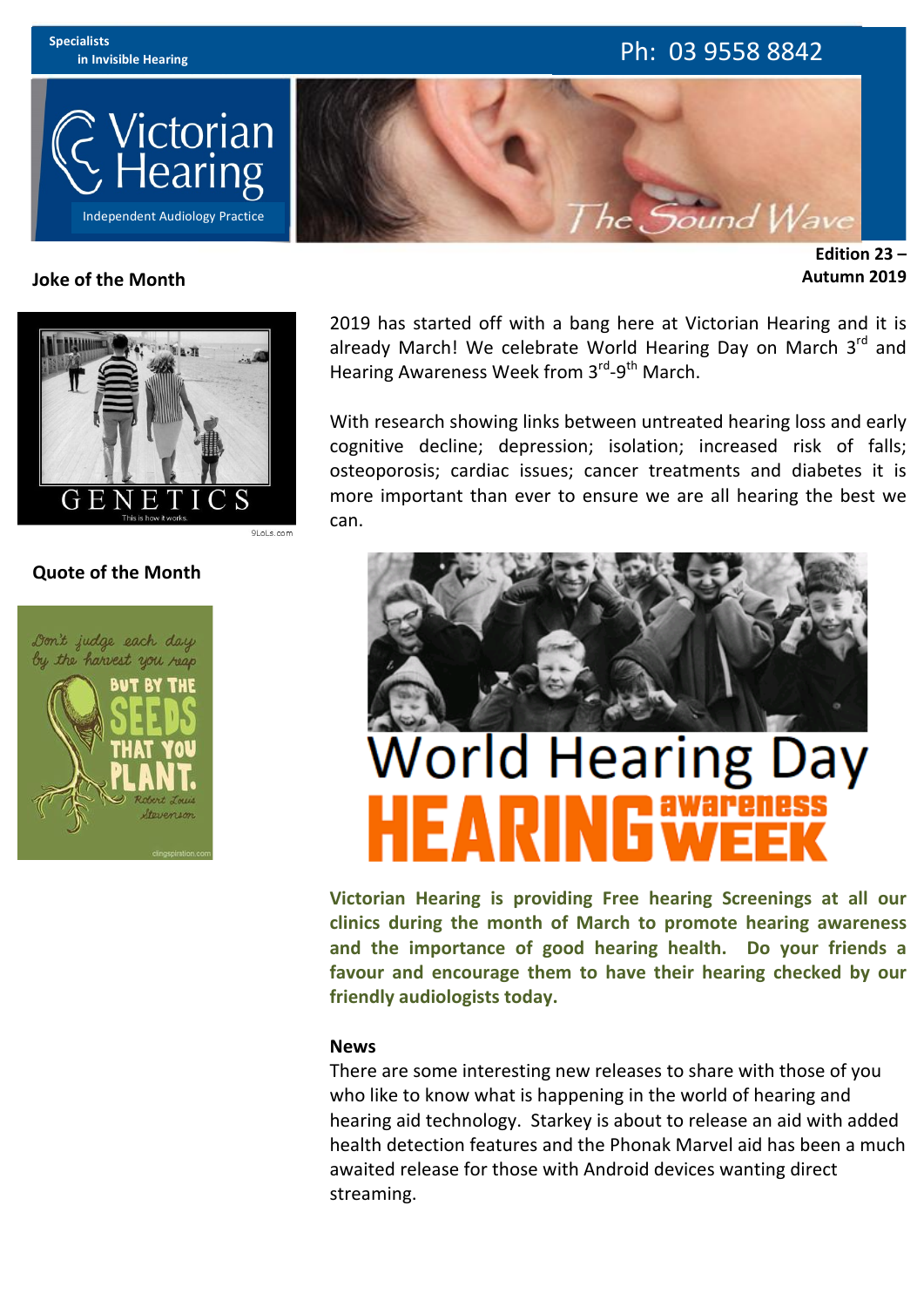# **Microsoft is Adding Real-Time Captions to PowerPoint and Skype**

# *December 21, 2018*

Earlier this month, Microsoft announced that both PowerPoint and Skype will be getting real-time captions and subtitles beginning in 2019. The intention of the new feature is to be more inclusive and allow individuals that are deaf or hard of hearing the ability to more easily follow presentations in PowerPoint or spoken audio during Skype calls.

The captions are said to based on Microsoft's ongoing work in artificial intelligence (AI) to provide captions and translations. According to Microsoft, the subtitles and captions will be customizable and the speech recognition should adapt for more accurate terminology based on context.

For PowerPoint, captions and subtitles can be displayed in the same language or in a different one, allowing non-native speakers a translation of a presentation. At time of launch, live captions and subtitles will support 12 spoken languages and display on-screen captions or subtitles in one of 60+ languages.

The live captioning technology is said to begin rolling out in late January 2019. *Source: Microsoft*

# **Starkey Enhances Livio AI, Adds Fall Detection and Alerts, Heart Rate Measurement, and Virtual Assistant**

# *January 7, 2019*

At the Consumer Electronics Show (CES) in Las Vegas, Starkey Hearing Technologies announced enhancements to its recently released Livio AI hearing aid. Among the announced features is the first-ever Fall Detection and Alert capability within a hearing aid. Heart Rate Measurement and a built-in Virtual Assistant were also included in the release.

The new highly-anticipated Fall Alert feature is said to be able to detect falls and send alert messages to selected contacts. Starkey says that it has incorporated significant new inventions to avoid false-positives and flag only true falls.



thrive + livio<sup>Al</sup>

The first hearing aid that tracks body and brain health

"This is such an exciting time to be a part of the hearing industry. We continue to *transform the hearing aids with embedded sensors and artificial intelligence –* whether it be through integrating Fall Alert, Heart Rate Measurement, Translation or *a built-in Virtual Assistant. And we are just getting started – with advanced*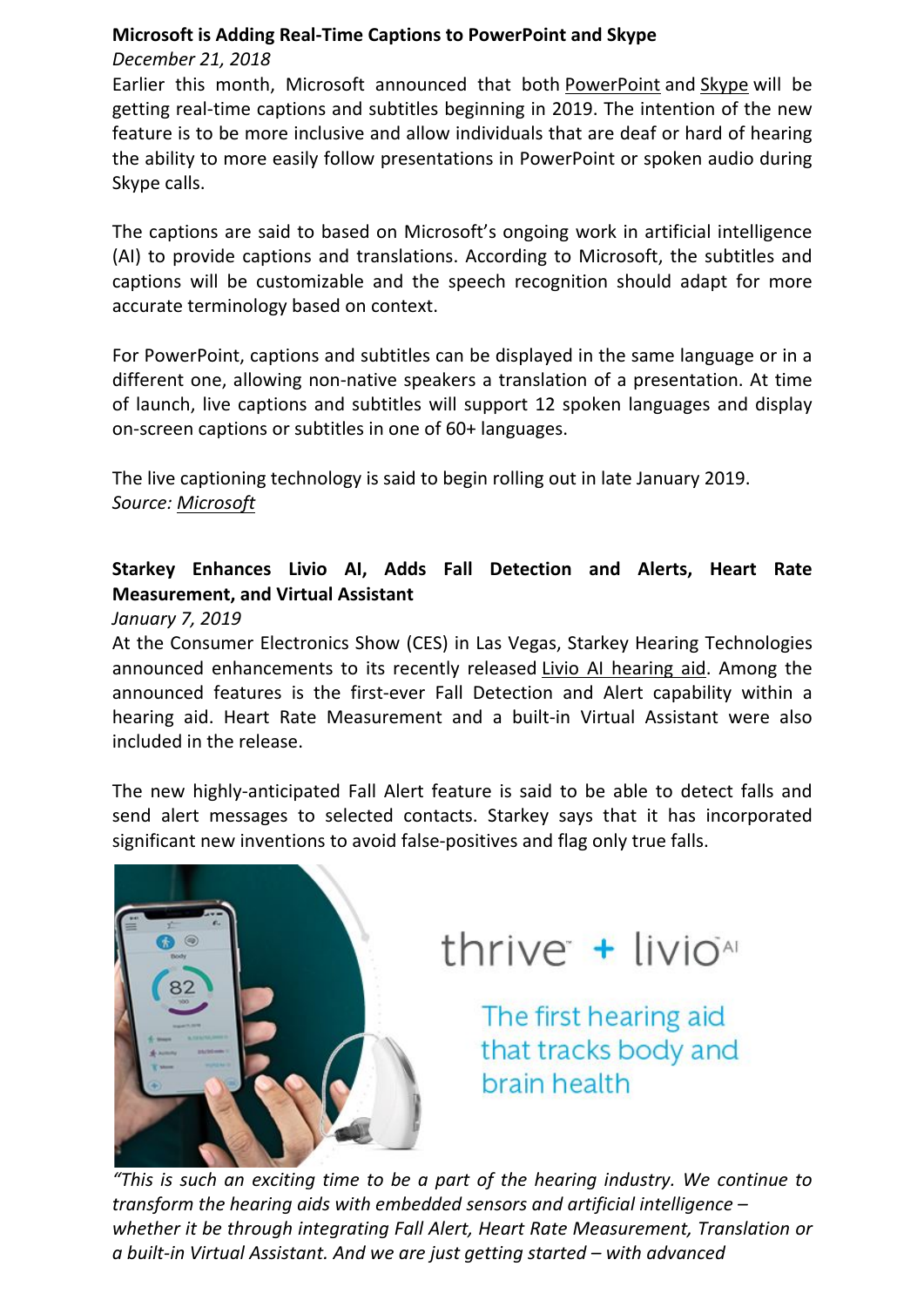environmental detection, geotagged settings, a natural user interface and now a *rechargeable option, Livio AI is the ultimate in sound quality, in usability and a multifunctional, must-have device." –Achin Bhowmik, PhD, Starkey CTO and EVP of Engineering*

Among the new and existing features included within the Starkey Livio AI hearing aid include:

- Fall Detection and Alerts *NEW*
- Heart Rate Measurement – *NEW*
- Thrive Virtual Assistant, built on Google Assistant *NEW*
- Rechargeable option *NEW*
- Voice-to-text Transcription – *NEW*
- Self Check for hearing performance *NEW*
- Translation in 27 languages
- Natural user interface with tap control
- Amazon Alexa connectivity

With falls being a major health issue and a growing concern with an aging population, the company believes the new Fall Alert feature included in the Livio devices has the potential to save lives. "I have always dreamed about making a monumental positive impact on society," said Bill Austin, Founder and CEO of Starkey Hearing Technologies. "Livio AI and its fall-alert feature will not only provide peace of mind to caregivers but could potentially saves lives all over the world."

Livio AI's embedded sensors and artificial intelligence also paved the way for in-ear receivers that provide accurate heart-rate measurement and heart-rate recovery information. This empowers people to engage proactively in their own fitness efforts and improve their overall health.

To further add to the usability and multi-function of Livio AI, Starkey is introducing the Thrive Virtual Assistant, which is integrated with the Google Assistant for handsfree help. This application-based assistant can answer questions such as, "What's today's weather forecast?" It also allows the user to conveniently troubleshoot hearing-aid and accessory issues.

Livio AI includes a new mobile app—Thrive™ Hearing Control; and four new wireless accessories:

- Starkey Hearing Technologies TV
- Remote
- Mini Remote Microphone
- Remote Microphone +

With the new Remote Microphone  $+$ , Livio AI is also the first hearing aid to feature Amazon Alexa connectivity.

# Availability:

The Livio AI is currently available in the U.S. and Canada, with global availability to more than 20 countries beginning in 2019. **Summan Source:** AP, Starkey